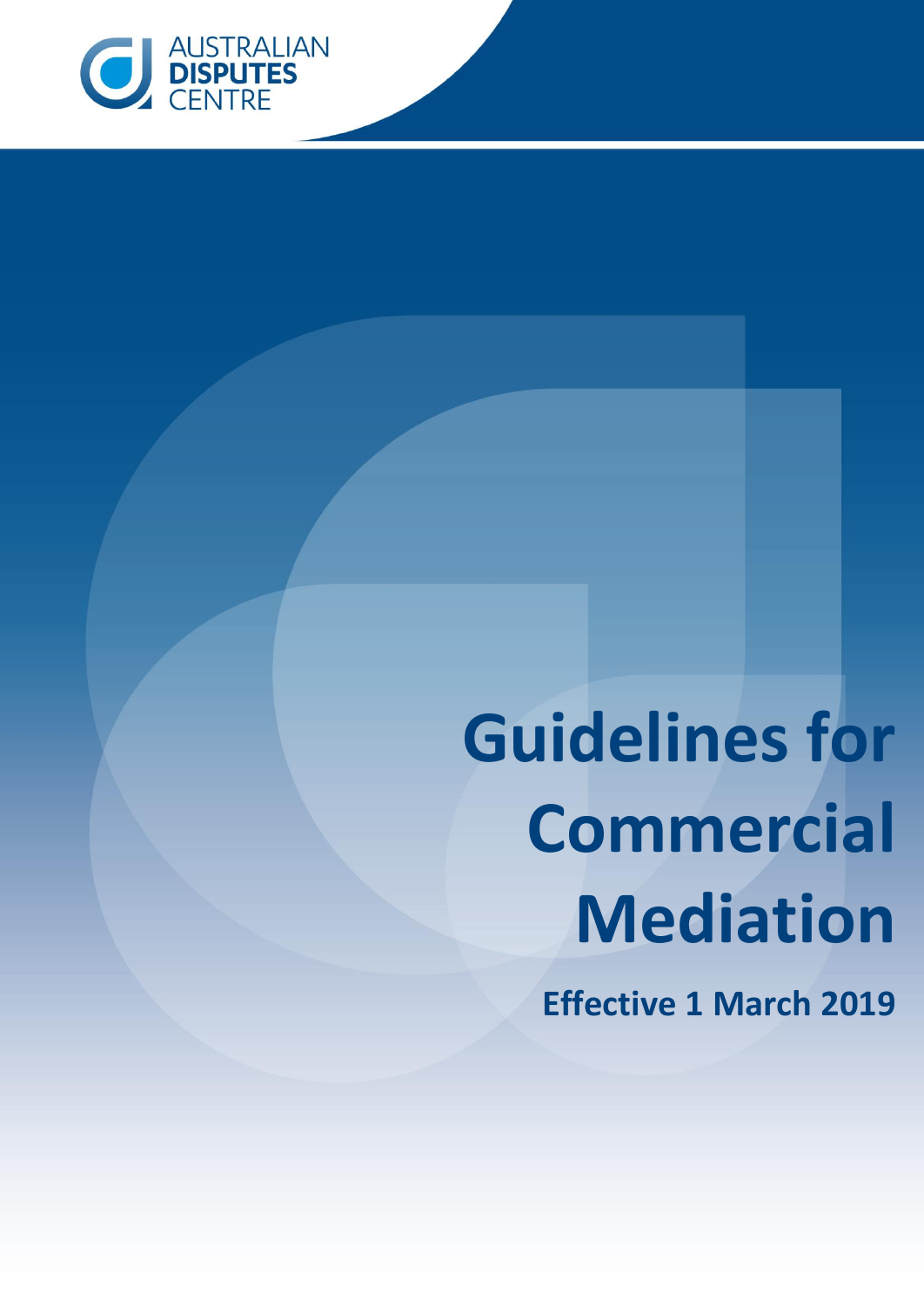

# **Guidelines for Commercial Mediation**

#### **Introduction**

Parties can often best resolve business disputes with the assistance of a neutral third party, the mediator. Mediation promotes the goal of enabling the parties to settle their own dispute to their mutual satisfaction. Mediation is a voluntary process. The mediator does not impose a decision on the parties or make decisions for the parties. The mediator's role is to facilitate discussions between the parties by identifying and clarifying the issues in dispute, and assisting the parties to resolve the dispute by exploring alternatives and searching for solutions. If it is not possible to resolve all issues between the parties, the mediator may be able to assist in narrowing or defining the issues in dispute, developing options to resolve them and satisfying the interests of the parties. The aim of mediation is to reduce adversity and to achieve a timely and cost-effective solution for the parties.

Parties may agree to mediation at any stage of a dispute, irrespective of whether litigation or other proceedings have commenced. These Guidelines may be invoked by the parties referring the dispute to ADC voluntarily, by Court order, or as a consequence of an ADC (or Australian Commercial Disputes Centre, 'ACDC', a prior registered name of ADC) mediation clause in the contract which governs the subject of the dispute. If the parties to a dispute invoke these Guidelines by any of the above means, they will be deemed to have agreed to be bound by the terms and conditions of these Guidelines and shall fully co-operate to participate in the mediation process.

In the event that there is a conflict or inconsistency between the Mediation Agreement and these Guidelines:

- (a) the Guidelines shall prevail if the conflict or inconsistency relates to any matter set out in clause 4(b), 9, 12 or 13 of the Guidelines;
- (b) otherwise the Mediation Agreement shall prevail.

Mediation can be used prior to, or in conjunction with, other forms of dispute resolution such as expert appraisal, expert determination, arbitration and litigation.

**For more information about Commercial Mediation or other ADC dispute resolution methods, please ring ADC (Australian Disputes Centre) on (02) 9239-0700.**

**Address: Australian Disputes Centre Level 16, 1 Castlereagh Street Sydney NSW 2000**

**Email: info@disputescentre.com.au**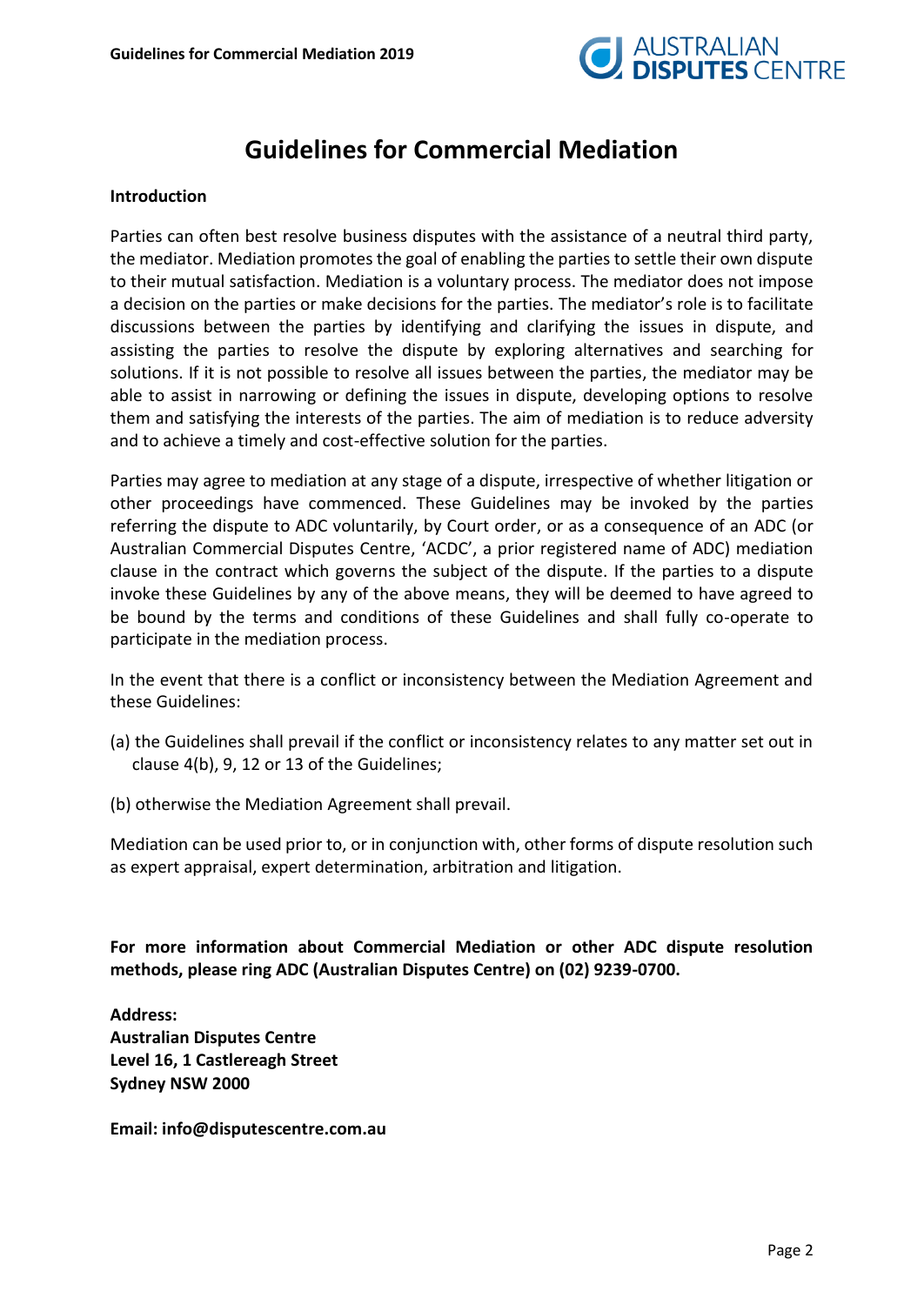

## **PROCEDURES**

#### **1. Notification of Parties to the Dispute**

- (a) If these Guidelines have been invoked by referring the dispute to ADC, the aggrieved party must give written notice to the other party (or parties) setting out the nature of the dispute, how the dispute arose and the solution it seeks to the dispute (the "Notice of Dispute"). There is not a standardised form of Notice of Dispute, although it must be apparent on the face of the document that it is a notification of a dispute.
- (b) Within seven (7) days of receipt of the Notice of Dispute, the parties must take reasonable steps to confer and try to resolve the dispute.
- (c) If the dispute is not resolved within seven (7) days or within such further period as the parties agree, then any one of the parties can refer the dispute to ADC for mediation. At the same time each party will:
	- (i) pay half (or such other proportion as may be agreed by the parties and ADC) of the ADC registration fee set out in Clause 13 and Schedule 1 in force on the date the dispute is referred to mediation (or such other time as ADC in its absolute discretion considers appropriate); and
	- (ii) provide ADC with a brief statement of the key facts and issues that each consider will arise in the mediation and the contact details of all involved parties.

#### **2. Selecting a Mediator**

- (a) Upon receiving the registration fee and the statement(s) referred to in Clause 1(c) from the parties, ADC will select two or more appropriately qualified mediators and provide the parties with details of each person's qualifications, experience and fees.
- (b) Within seven (7) days of receiving the details and information concerning the fees, each party shall provide ADC with a list of preferences in relation to the proposed mediators. If any party believes that a person whose details have been provided is unsuitable to act as the mediator of the dispute, the party should notify ADC accordingly.
- (c) Upon receipt of the list of preferences, ADC will determine whether the parties have identified a preferred mediator. If so, ADC will appoint the preferred mediator.
- (d) If the parties failed to identify a preferred mediator, and the agreement made by the parties has provided for an alternative method of appointing the mediator, ADC will follow that method. If the parties have not specified any alternative method, or the alternative method does not result in the appointment of a mediator within a reasonable time, ADC will, in its absolute discretion, appoint a mediator.
- (e) Upon appointment of a mediator, ADC will provide the mediator with the details of the dispute provided by the parties and request the mediator to advise ADC if there may be any conflict of interest or any reason for perception of bias in that person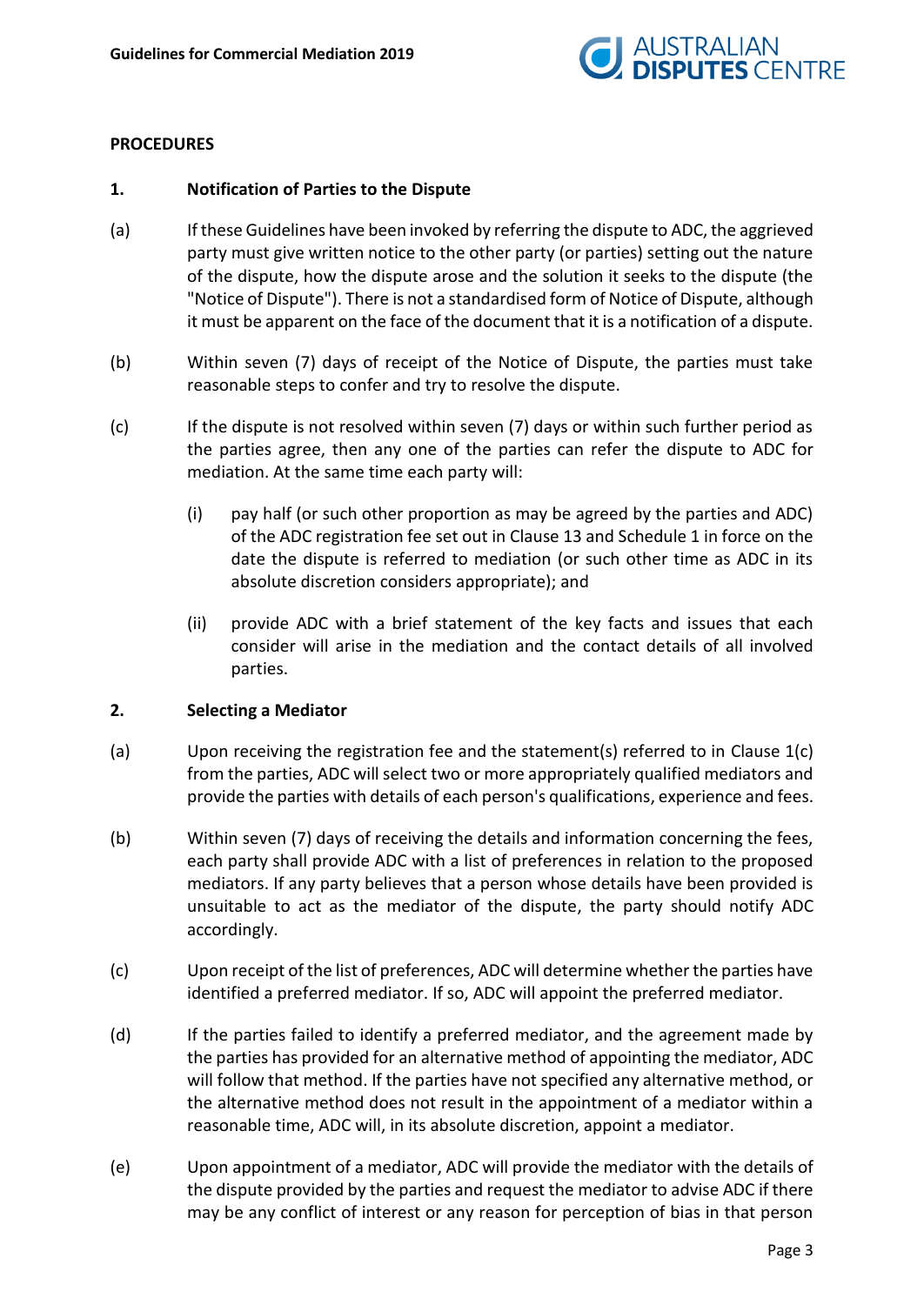

acting as mediator of the dispute. If so advised, ADC will inform all parties. If the parties still wish to continue with that mediator, they must provide ADC with a statement, in writing, that they are aware of the conflict of interest or facts that may give rise to a perception of bias but wish to proceed with the appointment of that mediator (see Clause 3). If the parties do not wish to continue with that mediator, ADC will, in its absolute discretion, appoint another mediator.

## **3. Neutrality of Mediator**

- (a) The mediator is independent and impartial and has no vested interest in the outcome of the settlement of the dispute.
- (b) If the mediator becomes aware at any stage of any circumstances that might reasonably be considered to affect adversely on their capacity to act independently or impartially, the mediator must inform the parties immediately. The mediator must in such circumstances terminate the proceedings in accordance with Clause 10, unless the parties agree otherwise.
- (c) The mediator will not later act for any party in, or relating to, any arbitral or court proceedings or expert determination in respect of the dispute.

#### **4. Mediation Agreement / Fees / Conduct of Mediation**

- (a) Within fourteen (14) days of appointment, the parties and mediator will sign a Mediation Agreement. A draft Mediation Agreement will be provided to the parties after the matter is registered with ADC. The Mediation Agreement shall be incorporated into and form part of these Guidelines.
- (b) Following execution of the Mediation Agreement by the parties and the mediator, ADC will provide the parties with an estimate of the fees that will be incurred by the mediator and ADC in the mediation. Unless otherwise agreed between the parties, the mediator and ADC, within fourteen (14) days of receiving the fee estimate, the parties will provide ADC with the requested security deposit. The security deposit must be paid prior to the commencement of the mediation. The security deposit may be utilised in accordance with Clause 13 of these Guidelines.
- (c) The parties shall confer with each other and the mediator to determine what further steps(including production of further documentation to the mediator) need to be taken.

# **5. Date, Time and Place of Mediation**

- (a) The mediation will take place as soon as practicable after ADC receives the security deposit and any further documentation agreed to be provided has been forwarded to the mediator. The mediation will be fixed for a date and time agreeable to the parties and the mediator.
- (b) The place for holding the mediation shall be at the Australian Disputes Centre or such other neutral venue as the parties might agree. In the event that the ADC is not available and the parties cannot agree to another neutral venue, the ADC shall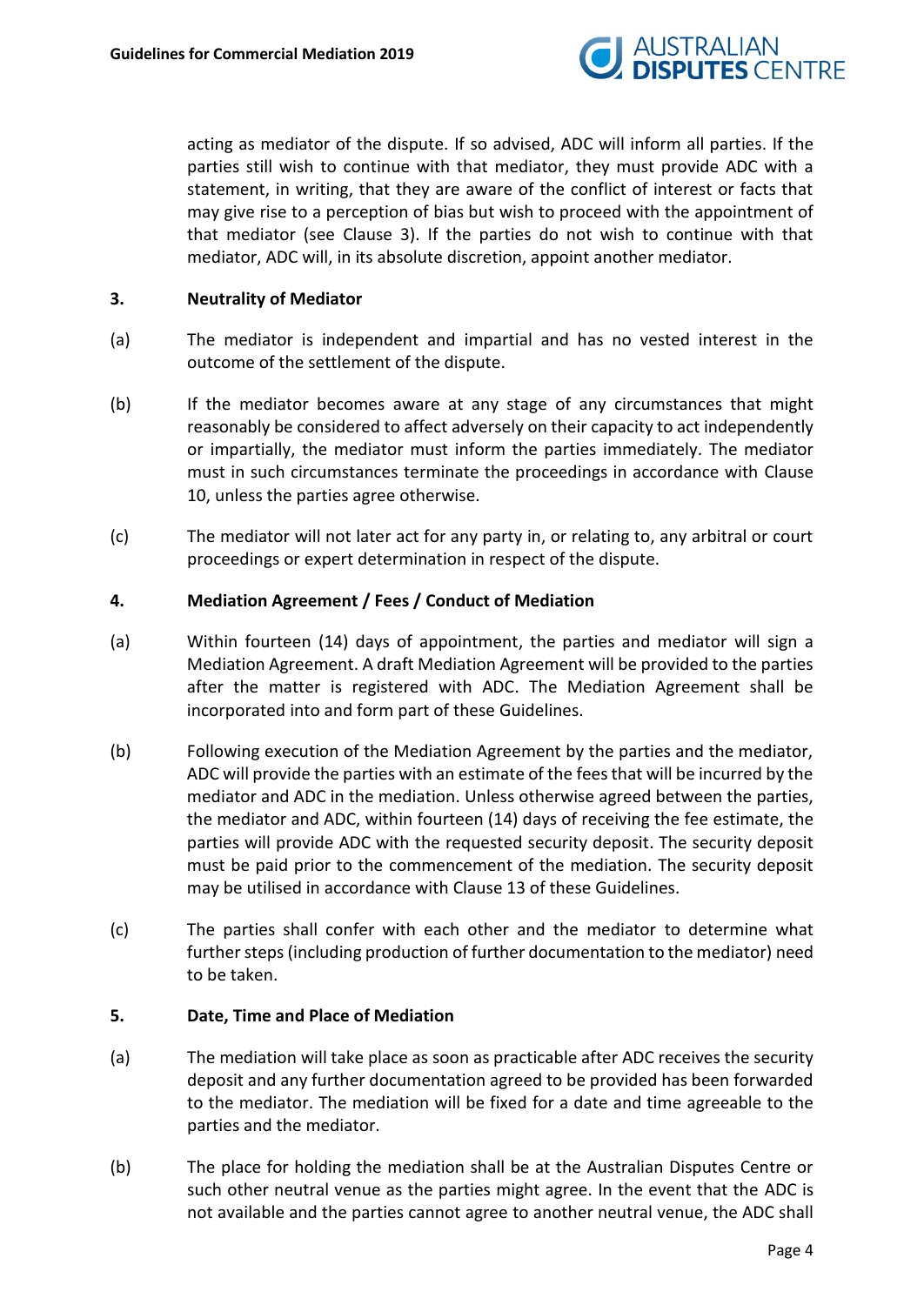

nominate the venue. The parties agree to be bound by the ADC's decision and will do all things necessary to enter into any agreement to secure use of that venue.

## **6. Authority of Mediator**

- (a) Each party to the dispute must co-operate with and abide by any reasonable directions given by the mediator and ADC with the aim of efficient resolution of the dispute.
- (b) The mediator does not have the authority to impose a settlement on the parties, but will attempt to help them to reach a satisfactory and fair resolution of the dispute. The mediator is authorised to conduct joint and separate meetings with the parties as and when the mediator considers appropriate.
- (c) If necessary, the mediator may seek the consent of the parties to enable the mediator to obtain expert advice concerning specialist technical aspects of the dispute. If the parties agree to the appointment of such an expert and agree to be responsible for the expenses of obtaining such advice, ADC will, in consultation with the parties and the mediator, make the arrangements for appointing the expert.
- (d) If the parties select a dispute resolution process that provides for the dispute to be referred to expert determination in the event that the mediation is unsuccessful, the parties and the mediator agree that the mediator cannot act as the expert.

#### **7. Representations and Attendance**

- (a) If a party is an individual, that individual must attend the mediation. If the party is a company, a representative authorised by the company must attend the mediation. The representative must have authority to settle the matter.
- (b) Each party is entitled to bring its legal representative and any other person with information or knowledge relevant to the resolution of the dispute. Unless the parties and ADC otherwise agree, each party shall inform ADC at least seven (7) days prior to the mediation on the identity of the legal representative.

#### **8. Separate Sessions**

- (a) Each party (with or without their advisers) may meet separately with the mediator.
- (b) Any information discussed in those separate sessions will not be revealed to the other parties by the mediator, unless otherwise agreed by the party.

# **9. Confidentiality**

(a) The parties agree that as far as possible, the mediation is confidential and that all persons attending the mediation will sign a confidentiality agreement. This agreement extends to any settlement proposal, statement made during the mediation or information prepared for the mediation. However, the requirement of confidentiality will not prevent a party from making necessary disclosures of information to its legal advisers, insurers or other necessary parties such as a party's board of directors or its employers, or to other members of a group making up a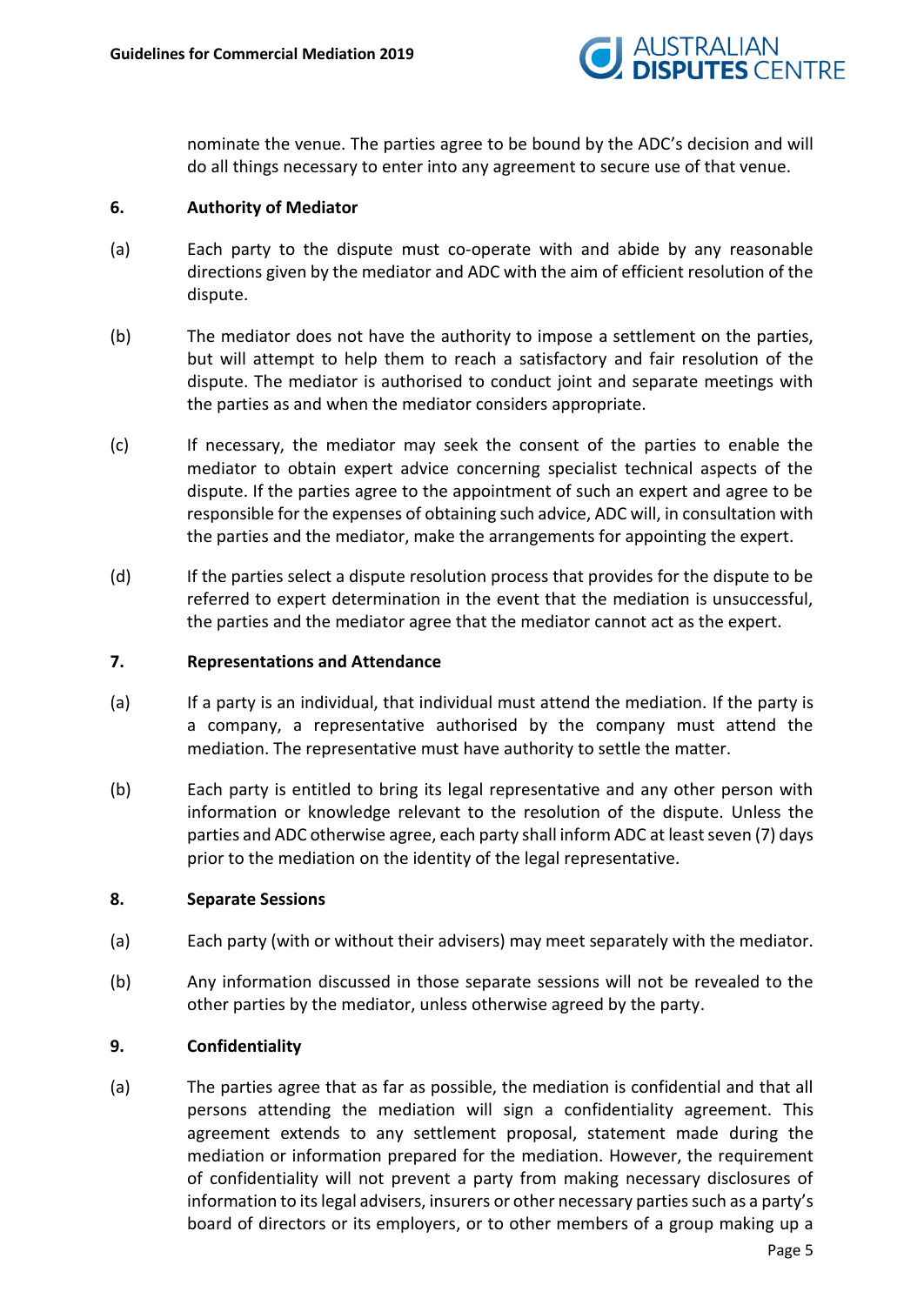

party to the mediation. In the event that a mediator is to act as an arbitrator in proceedings involving the parties, the requirement of confidentiality in Clause 9 will not prevent the mediator from disclosing confidential information before conducting subsequent arbitration proceedings in accordance with the applicable legislative provisions allowing for a mediator to act as arbitrator.

All parties must understand at the outset that exceptions to confidentiality exist and if necessary, the parties should seek their own advice on these exceptions.

- (b) Subject to Clause 11, the following will be privileged and the parties agree not to call upon or seek to subpoena the mediator or any officer, employee, or agent of ADC to give evidence or to produce documents or to rely on or introduce as evidence in any arbitral or judicial proceedings:
	- (i) views expressed or suggestions made by the mediator or either party with respect to a possible settlement of the dispute;
	- (ii) admissions made by either party;
	- (iii) proposals for settlement of the dispute made by the mediator or either party;
	- (iv) the fact that either party has indicated a willingness to accept a proposal for settlement made by the mediator;
	- (v) documents presented at the mediation, such as position papers, unless those documents are otherwise discoverable, or notes made within the mediation by the mediator or by any party;
	- (vi) any matter arising in connection with the mediation.
- (c) The parties agree not to seek to join the mediator or any officer, employee, or agent of ADC to any legal proceedings brought by third parties, whether or not the proceedings relate to this dispute.
- (d) Every aspect of every communication within the mediation is without prejudice. However, if the dispute is settled, then the agreement which is reached shall be recorded in writing in a Settlement Agreement, signed by all the parties to the dispute. The parties agree that any such Settlement Agreement may be relied upon by the parties as evidence of the settlement of the dispute.
- (e) No statements or comments, whether written or oral, by any person at the mediation or by any officer, employee, or agent of ADC in preparation for or in the course of the mediation shall be relied upon to initiate or maintain any action for defamation, libel, slander, or any related complaint against those persons listed above. The parties agree that this document may be produced and relied upon as a complete defence to any such action.
- (f) No transcript of records is kept of the mediation or a pre-mediation meeting.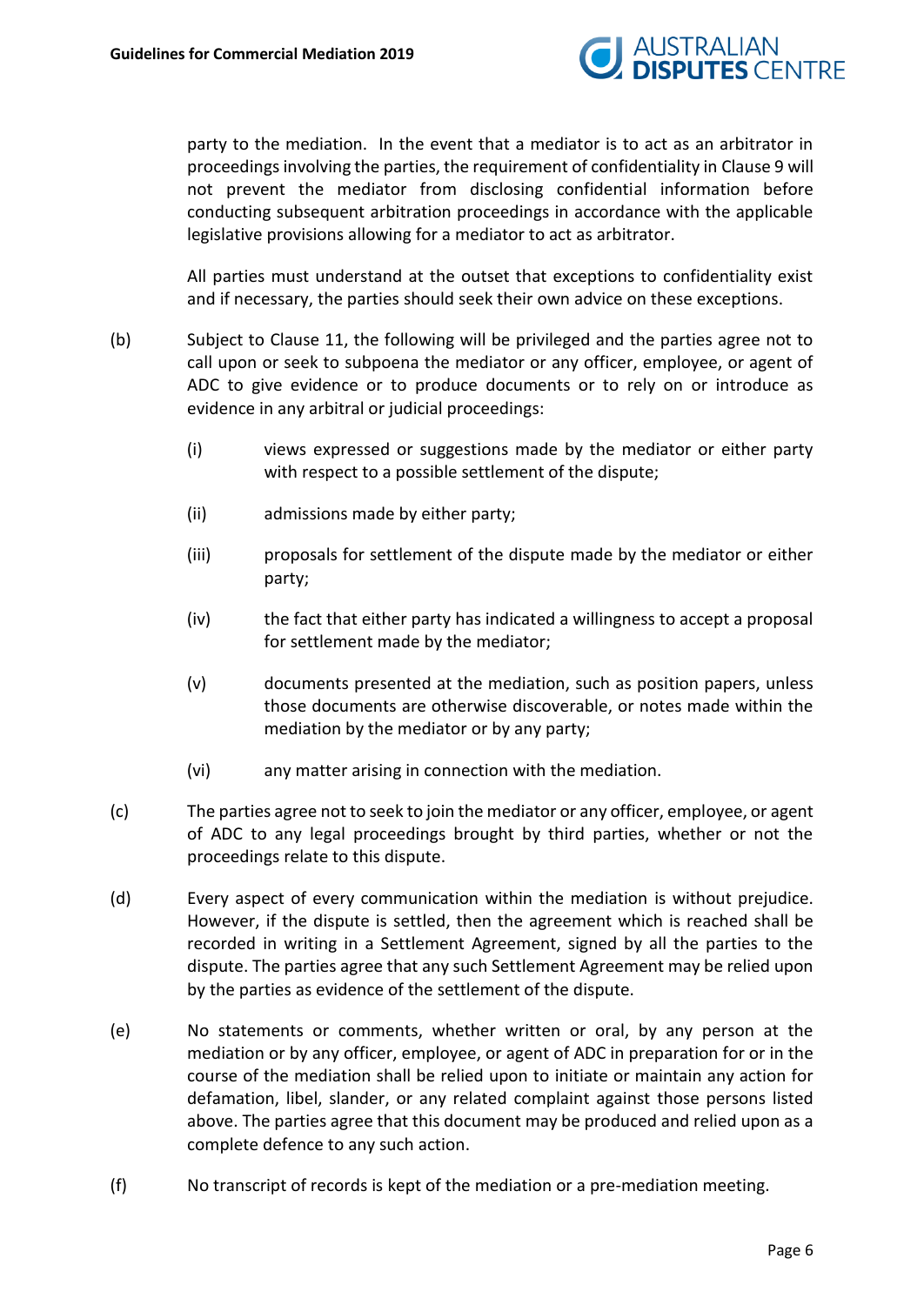

# **10. Termination of the Mediation**

The mediation may be terminated:

- (a) by a party giving written or oral notice to each party to the mediation and the mediator;
- (b) upon execution of a written Settlement Agreement in respect of the dispute;
- (c) by the mediator giving written or oral notification to the parties if, after consultation with the parties, the mediator forms the view that he or she will be unable for whatever reason to assist the parties to achieve resolution of the dispute. If the mediation is terminated in accordance with this clause, and the parties so request, ADC shall appoint a further mediator to complete the mediation.

#### **11. Enforcement of the Settlement Agreement**

In the event that one or more of the disputed issues are settled, any party to the mediation may enforce the terms of the Settlement Agreement reached at the mediation by judicial proceedings.

#### **12. Liability**

Except in the case of fraud:

- (a) the parties shall release ADC, its officers, employees and agents, and the mediator from any liability of any kind whatsoever arising out of or in connection with the mediator's appointment and/or the mediation.
- (b) the parties jointly and severally indemnify, and will keep indemnified, ADC, its officers, employees, servants and agents, and the mediator for and against any claim for negligence or breach of any trade practices or fair trading legislation which may arise in connection with or resulting from the mediator's appointment or any act or omission arising out of or in connection with the mediation. The indemnity is expressly given for the benefit of the parties indicated and may be enforced by them individually if necessary.

This document may be produced and relied upon as a complete defence to any such claim.

#### **13. Fees**

- (a) For each mediation, ADC charges a non-refundable registration fee as specified in Schedule 1.
- (b) The parties agree they are equally responsible for the costs of the mediation, including room hire, ADC's non-refundable registration fee, any further administration fees due to ADC as specified in Schedule 1, and the mediator's fee (of which 15% is payable to ADC) and any other disbursements.
- (c) The parties must forward to ADC their half share or other such proportion of the security payment as required by these Guidelines.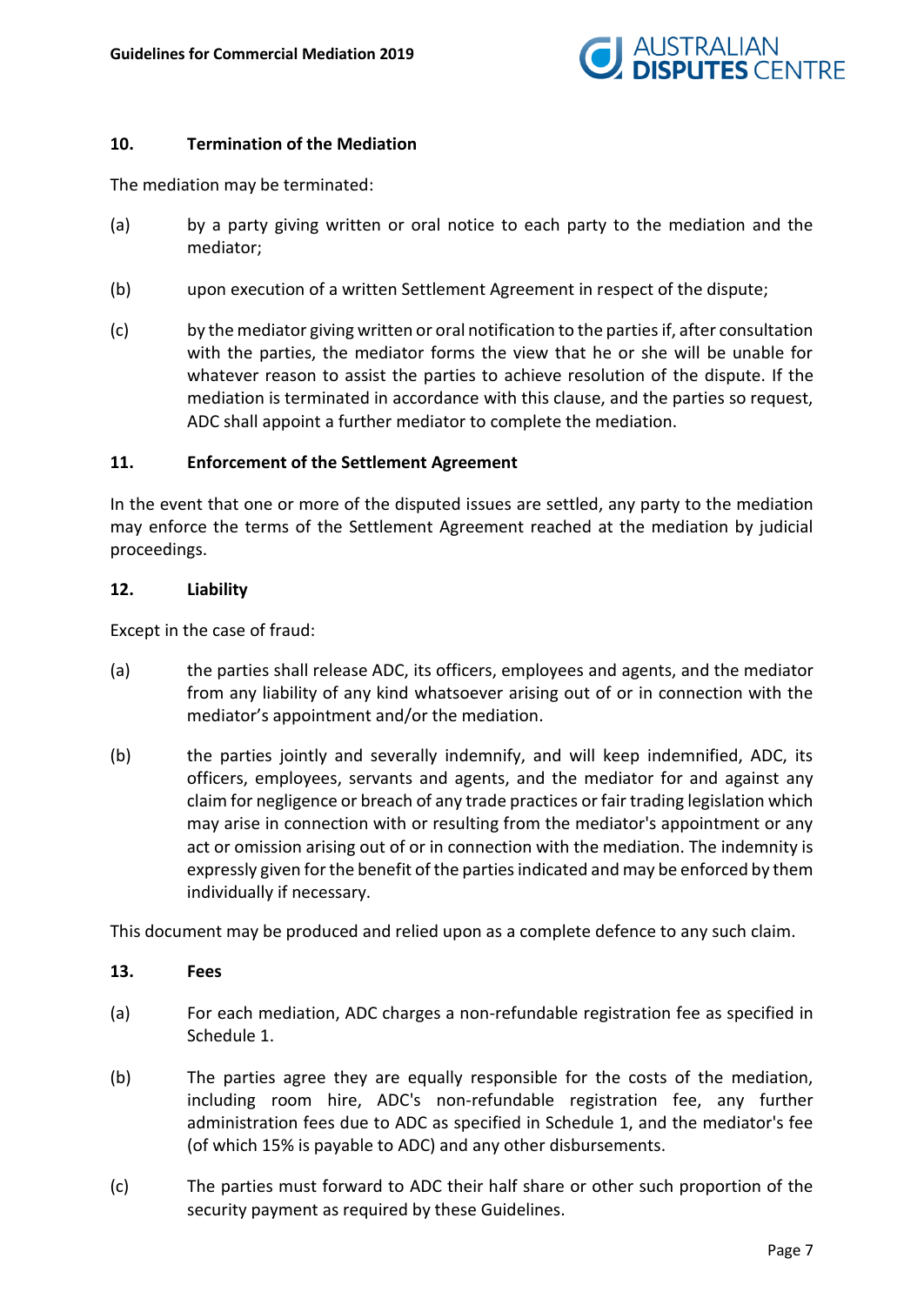

- (d) The parties must forward to ADC their half share or other such proportion of the room hire payment as required by these Guidelines.
- (e) The mediator and ADC may submit progressive invoices to the parties which can be drawn down against the security deposit.
- (f) In the event that the security deposit is insufficient to cover the anticipated fees and disbursements of the mediator or ADC, the parties agree to submit such further security deposit as may be reasonably requested by ADC or the mediator.
- (g) If further security deposit is not received by ADC within seven (7) days of ADC's or the mediator's request (or such shorter period as ADC or the mediator reasonably require), the mediator and ADC may suspend provision of their services in the mediation until such time when further security deposit is received.
- (h) In the event that the mediation is suspended in accordance with any of the above clauses, the parties agree that neither ADC, its officers, employees, servants, or agents nor the mediator shall have any liability whatsoever to the parties and the parties will indemnify ADC, its officers, employees, servants and agents and the mediator from and against any such claim by any person. This document may be produced and relied upon as a complete defence to any such claim.